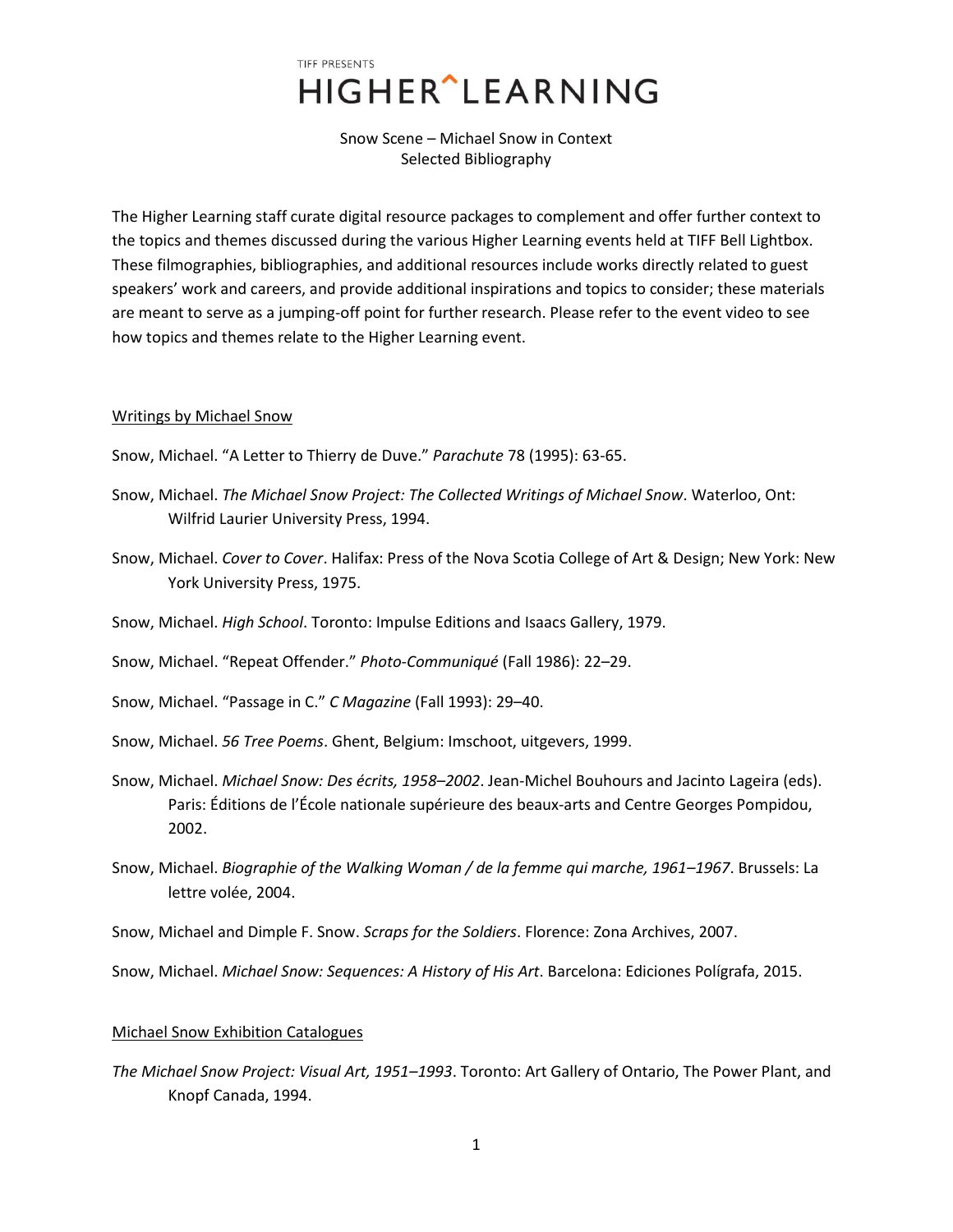Snow Scene – Michael Snow in Context Selected Bibliography

Shedden, Jim, ed. *The Michael Snow Project: Presence and Absence; The Films of Michael Snow, 1956– 1991*. Toronto: Art Gallery of Ontario, The Power Plant, and Knopf Canada, 1995.

- Snow, Michael, ed. *The Michael Snow Project: Music/Sound, 1948–1993*. Toronto: Art Gallery of Ontario, The Power Plant, and Knopf Canada, 1994.
- *Michael Snow: Panoramique; Oeuvres photographiques & films / Photographic Works & Films, 1962-* 1999. Bruxelles: Société des expositions du palais des beaux-arts, 1999.

Snow, Michael, ed. *Michael Snow: A Survey.* Toronto: Art Gallery of Ontario and Isaacs Gallery, 1970.

- *Solo Snow: Oeuvres de / Works of Michael Snow*. Montreal: Galerie de l'UQAM; Tourcoing, France: Le Fresnoy, Studio national des arts contemporains, 2011.
- Dompierre, Louise, ed. *Walking Woman Works: Michael Snow, 1961–67; New Representational Art and Its Uses*. Kingston, Ont: Agnes Etherington Art Centre, 1983.

### Biographies of Michael Snow

Langford, Martha. *Michael Snow: Life & Work*. Toronto: Canada Art Institute, 2014

#### Critical Interpretations of Michael Snow

Arnaud, Jean. "Touching to See." *October* 114 (2005): 5–16.

- aird, Daniel. "Riffing: Jazz Inspired Michael Snow, the Most Influential Canadian Artist of All Time, to Explore the Unexplored." The Walrus, March 2011.
- Bédard, Catherine. "Seeing between the Lines: Imagination, Nothing but 'This,' in Max Dean and Michael Snow." in *Image & Imagination*. Martha Langford (ed). Montreal: McGill-Queen's University Press, 2005. 201-210.

ellour, Raymond. "Couches d'images." *Cinéma* 11 (2006): 101–17.

Bullot, Erik. "Keaton and Snow." October 114 (2005): 17-28.

Cornwell, Regina. *Snow Seen: The Films and Photographs of Michael Snow*. Toronto: Peter Martin Associates, 1980.

Duve, Thierry de. "Michael Snow: The Deictics of Experience, and Beyond." *Parachute* 78 (1995): 29–41.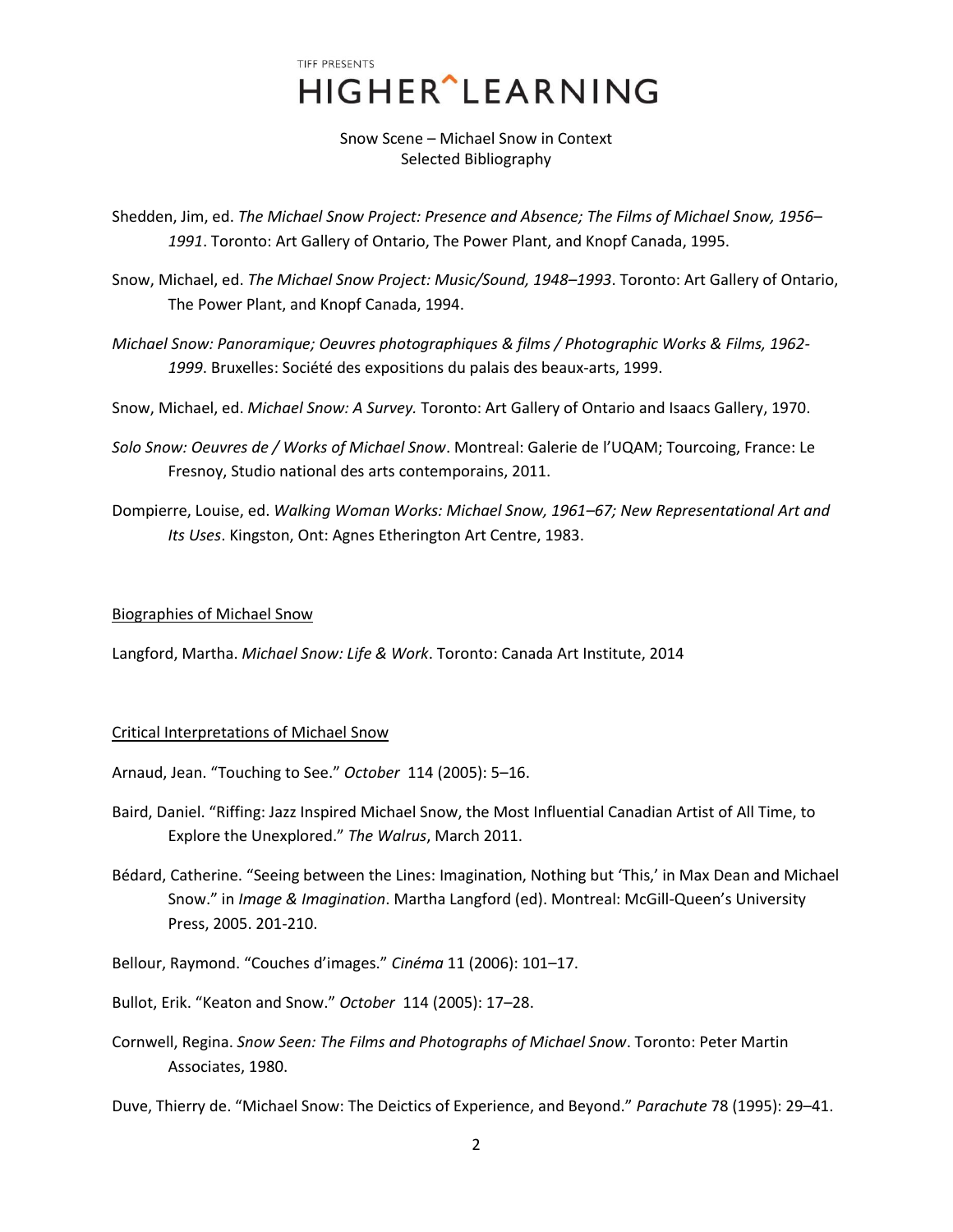> Snow Scene – Michael Snow in Context Selected Bibliography

Fulford, Robert. "Michael Snow." *Canadian Art* 18.1 (1961): 46–47.

- Iles, Chrissie. *Into the Light: The Projected Image in American Art, 1964–1977*. New York: Whitney Museum of American Art, 2001.
- Judd, Donald. "In the Galleries." *Donald Judd: Complete Writings, 1959–1975*. Halifax: Press of the Nova Scotia College of Art & Design, 2005. 120–123.
- Kellman, Tila L. *Figuring Redemption: Resighting Myself in the Art of Michael Snow*. Waterloo, Ont: Wilfrid Laurier University Press, 2002.

Langford, Martha. "Snow by Degrees: Michael Snow's Photographic Work." *Border Crossings* 19.3 (2000): 58–63.

- –––. "Michael Snow: *Reflections* at the *Speed of Light*." In *Michael Snow @ MOCCA 2007*. Toronto: Museum of Contemporary Canadian Art, 2007.
- –––. "Object-Image-Memory." In *Scissors, Paper, Stone: Expressions of Memory in Contemporary Photographic Art*, 125–42. Montreal: McGill-Queen's University Press, 2007.
- –––. "Strange edfellows: Appropriations of the Vernacular by Photographic Artists." *Photography & Culture* 1.1 (2008): 73–94.
- –––. "The Child in Me: A Figure of Photographic Creation." in *Depicting Canada's Children*. Loren Lerner (ed). Waterloo, ON: Wilfrid Laurier University Press, 2009. 387–413.
- –––. "Michael Snow: Screen Writing." *Switch* 3 (2010): 8–15.
- –––. "Translation, Migration, Fascination: Motion Pictures by Michael Snow." In *Michael Snow: Recent Works*. Vienna: Secession, 2012. 29-43.
- Legge, Elizabeth. "Taking It as Red: Michael Snow and Wittgenstein." Journal of Canadian Art History 18.2 (1997): 68–88.
- –––. *Michael Snow: Wavelength*. London: Afterall Books; Cambridge: MIT Press, 2009
- –––. "Michael Snow's Films, 1966–1971." *Switch* 3 (2010): 6–7.
- Locke, John W. "Michael Snow's *La Région Centrale*: How You Should Watch the Best Ever Film I Ever Saw." *Artforum* 12.3 (1973): 66–71.

Michelson, Annette. "Toward Snow, Part 1." *Artforum* 9.10 (1971): 30–37.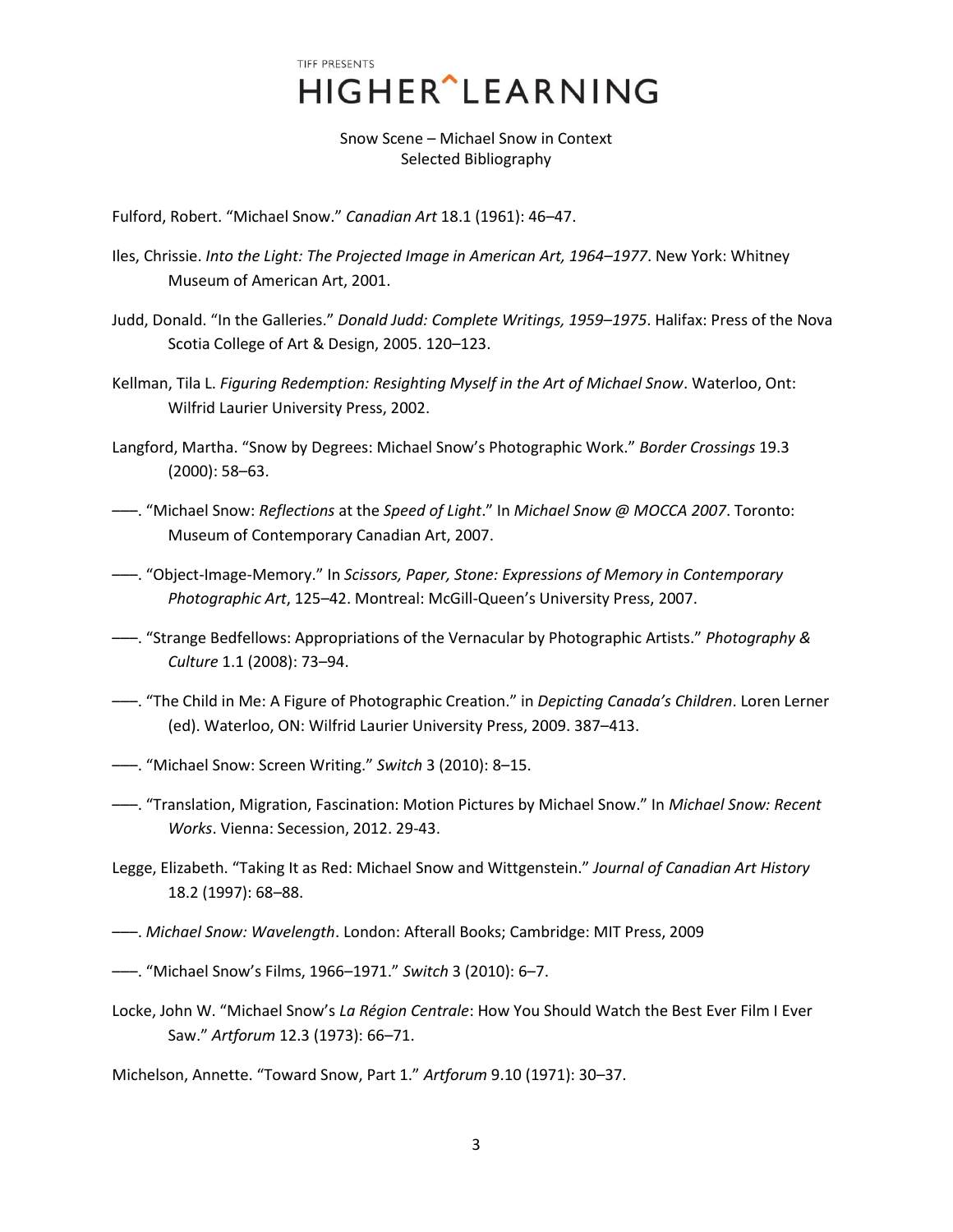> Snow Scene – Michael Snow in Context Selected Bibliography

–––. "About Snow." *October* 8 (1979): 111–24.

Pontbriand, Chantal. "Plus tard, plus tard … Michael Snow." *Parachute* 17 (1979): 49–55.

Rioux, Gilles. "Michael Snow: Holographe / Michael Snow: Holographer." *Vie des arts* 31.123 (1986): 26– 29.

Rist, Peter, ed. "The Michael Snow Dossier." *Off-Screen* 30 (2002).

Roberts, Catsou, and Lucy Steeds. *Michael Snow: Almost Cover to Cover*. London: Black Dog Publishing, 2001.

Rockman, Arnold. "Michael Snow and His 'Walking Woman.'" *Canadian Art* 20.6 (1963): 345–47.

Sitney, P. Adams. "Structural Film." *Film Culture* 47 (1969): 1–10.

Sloan, Johanne. "Conceptual Landscape Art: Joyce Wieland and Michael Snow." in *Beyond Wilderness:*  The Group of Seven, Canadian Identity, and Contemporary Art. John O'Brian and Peter White (eds). Montreal: McGill-Queen's University Press, 2007. 73-84.

Taubin, Amy. "Doubled Visions." *October* 4 (1977): 33–42.

Tomas, David. *Vertov, Snow, Farocki: Machine Vision and the Posthuman*. New York: Bloomsbury , 2013.

- Turvey, Malcolm. "The Child in the Machine: On the Use of CGI in Michael Snow's *\*Corpus Callosum*." *October* 114 (2005): 29-42.
- Wees, William C. "Prophecy, Memory and the Zoom: Michael Snow's *Wavelength* Reviewed." *Ciné-Tracts* 14.15 (1981): 78–83.

Youngblood, Gene. "Icon and Idea in the World of Michael Snow." *artscanada* 27 (1970): 2–14.

#### Interviews with Michael Snow

Elder, Bruce. "Michael Snow and Bruce Elder in Conversation." *Ciné-Tracts* 17 (1982): 13–23.

- nright, Robert. "The Lord of Missed Rules: An Interview with Michael Snow." *Border Crossings* 26.2 (2007): 22–40.
- Gingras, Nicole, and Michael Snow. "Michael Snow: La permanence de la lumière /Transparency and Light." *Art Press* 234 (1998): 20–26.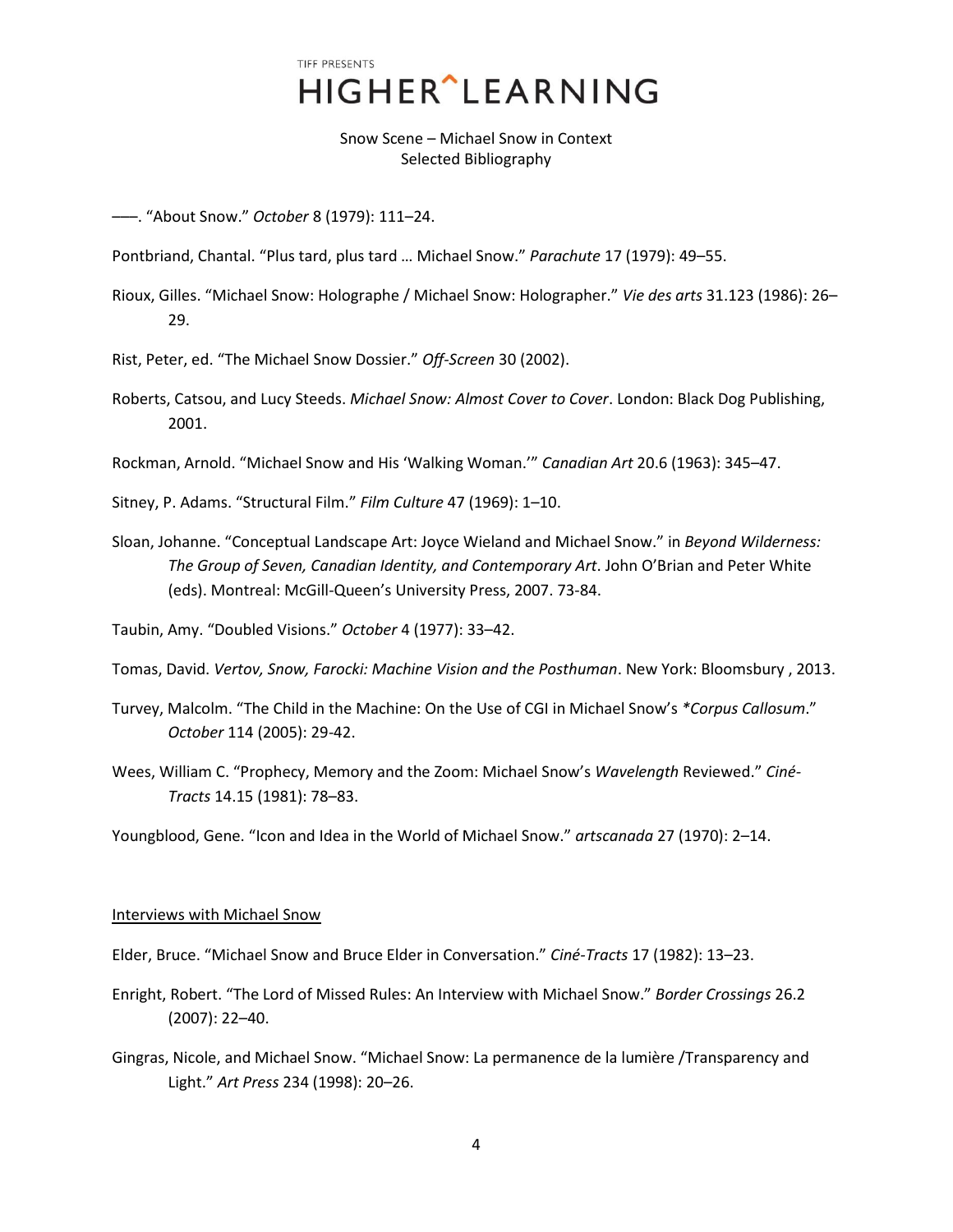Snow Scene – Michael Snow in Context Selected Bibliography

- MacDonald, Scott. "Michael Snow." in *A Critical Cinema 2: Interviews with Independent Filmmakers*. Berkeley: University of California Press, 1992. 51-76.
- Michelson, Annette. "The Sound of Music: A Conversation with Michael Snow." *October* 114 (2005): 43– 60.

Snow, Michael. "Hollis Frampton Interviewed by Michael Snow." *Film Culture* (Spring 1970): 6–12.

### Works by Federico Windhausen

- "The Parenthesis and the Standard: On a Film by Morgan Fisher." *Cinephilia: Movies, Love, and Memory.* Marijke de Valck and Malte Hagener (eds). Amsterdam: Amsterdam University Press, 2005.
- "Paul Sharits and the Active Spectator." *Art and the Moving Image: A Critical Reader.* Tanya Leighton (ed). London: Tate Publishing, 2008.

"Theories of Moving Pictures: Ken Jacobs after Hans Hofmann." *Optic Antics: The Cinema of Ken Jacobs.* Michele Pierson, David E. James, and Paul Arthur (eds). Oxford: Oxford University Press, 2011.

## Works by Malcolm Turvey

Allen, Richard, and Malcolm Turvey (eds). *Wittgenstein, Theory, and the Arts*. London: Routledge, 2001.

Andrew, Dudley, Anton Kaes, Sarah Keller, Stuart Liebman, Annette Michelson, and Malcolm Turvey. "Roundtable on the Return to Classical Film Theory." *October* 148 (2014): 5-26.

Michelson, Annette, Richard Allen, and Malcolm Turvey. *Camera Obscura, Camera Lucida: Essays in Honor of Annette Michelson*. Amsterdam: Amsterdam University Press, 2003.

- Turvey, Malcolm. "Avant-Garde and the "New Spirit": The Case of Ballet Mécanique." October 102 (2002): 35-58.
- ---. "The Child in the Machine: On the Use of CGI in Michael Snow's *\*Corpus Callosum*." *October* 114 (2005): 29-42.
- ---. "Dada Between Heaven and Hell: Abstraction and Universal Language in the *Rhythm* Films of Hans Richter." *October* 105 (2003): 13-36.
- ---. *Doubting Vision: Film and the Revelationist Tradition*. Oxford: Oxford University Press, 2008.